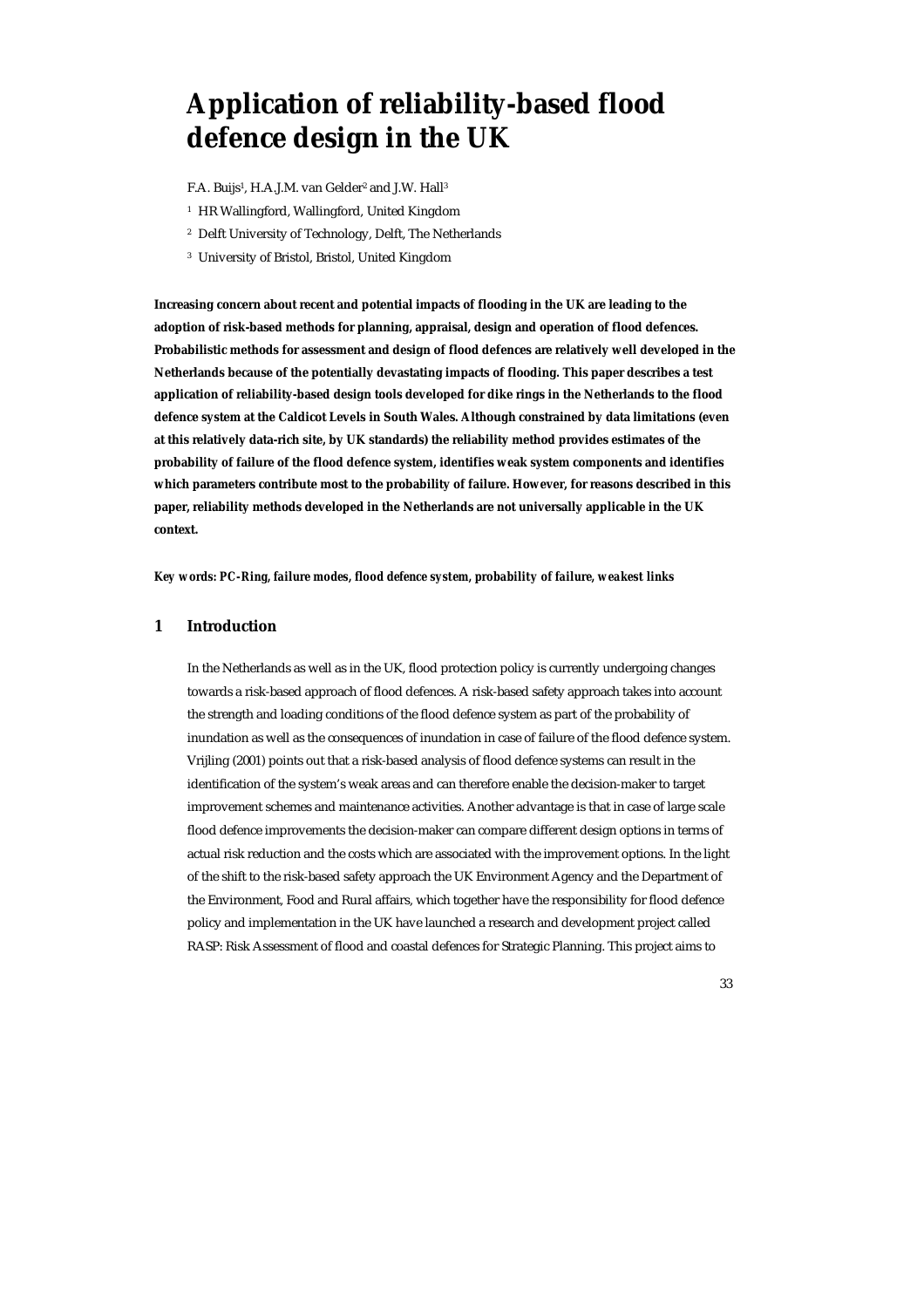develop tiered methodologies for risk assessment of flood defence systems: a high level methodology supporting national policy making, an intermediate level supporting regional policy making and a detailed level approach supporting policy making at the scale of one flood defence system. Table 1 provides an overview of these tiered methodologies.

| Level    | <b>Decisions to inform</b>            | Data sources                                       | <b>Methodologies</b>                    |  |  |
|----------|---------------------------------------|----------------------------------------------------|-----------------------------------------|--|--|
| High     | National assessment<br>$\overline{a}$ | Defence types<br>$\overline{\phantom{a}}$          | Generic probabilities<br>$\overline{a}$ |  |  |
|          | of economic risk, risk                | Condition grades<br>$\frac{1}{2}$                  | of defence failure                      |  |  |
|          | to life or                            | <b>Standard of service</b>                         | Assumed dependency<br>$\overline{a}$    |  |  |
|          | environmental risk                    | Indicative flood plain                             | between defence                         |  |  |
|          | Prioritisation of                     | maps                                               | sections                                |  |  |
|          | expenditure                           | Socio-economic data                                | Empirical methods to                    |  |  |
|          |                                       | Land use mapping                                   | determine likely flood                  |  |  |
|          |                                       |                                                    | extent                                  |  |  |
| Inter-   | Above plus                            | Above plus                                         | Above plus                              |  |  |
| mediate  | Flood defence strategy<br>÷,          | Defence crest level                                | Probabilities of                        |  |  |
|          | planning                              | and other dimensions                               | defence failure from                    |  |  |
|          | <b>Regulation of</b><br>÷,            | where available                                    | reliability analysis                    |  |  |
|          | development                           | Joint probability load<br>$\overline{\phantom{0}}$ | Systems reliability<br>$\blacksquare$   |  |  |
|          | Prioritisation of                     | distributions                                      | analysis using joint                    |  |  |
|          | maintenance                           | Flood plain                                        | loading conditions                      |  |  |
|          | Planning of flood                     | topography                                         | Modelling of limited                    |  |  |
|          | warning                               | Detailed socio-                                    | number of inundation                    |  |  |
|          |                                       | economic data                                      | scenarios                               |  |  |
| Detailed | Above plus                            | Above plus                                         | <b>Above plus</b>                       |  |  |
|          | Scheme appraisal and                  | All parameters<br>$\overline{\phantom{a}}$         | Simulation based                        |  |  |
|          | optimisation                          | required describing                                | reliability analysis of                 |  |  |
|          |                                       | defence strength                                   | system                                  |  |  |
|          |                                       | Synthetic time series                              | Simulation modelling                    |  |  |
|          |                                       | of loading conditions                              | of inundation                           |  |  |

*Table 1: Tiered risk assessment methodologies in RASP* 

This paper describes a test application of reliability-based design tools developed for dike rings in the Netherlands to the Caldicot Levels' flood defence system in South Wales. This first application of PC-Ring in the UK supports an evaluation of the appropriateness of this reliability method for flood defences as part of the detailed level methodology in RASP.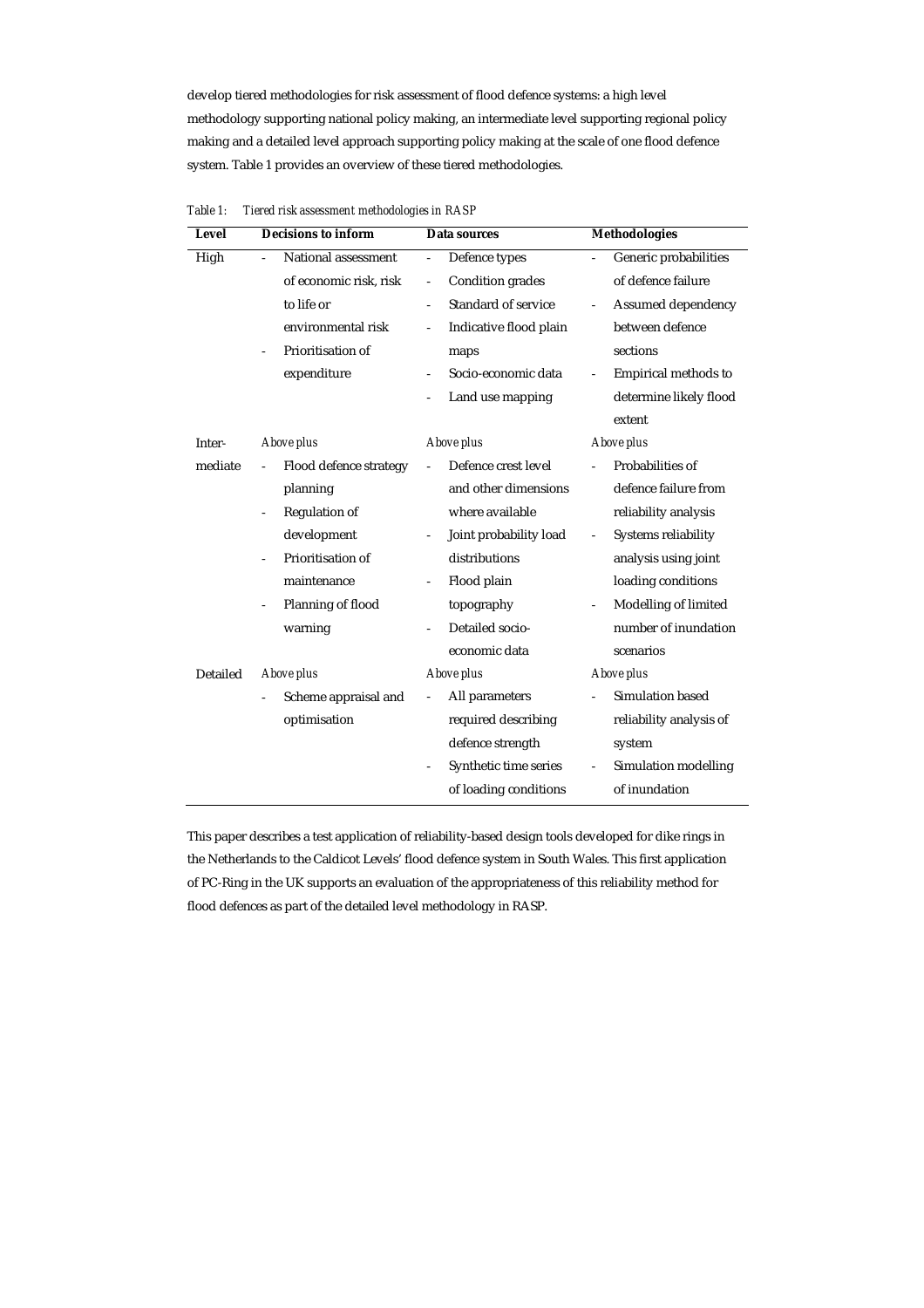The main working-method is derived from CUR report 190 (1997) and consists of carrying out the reliability analysis by taking the following steps (see Figure 1 for detailed approach):

- Definition of the Caldicot Levels' flood defence system and its components
- Analysis of the failure modes connected to the components
- Modelling the Caldicot Levels' flood defence system and expressing this model into data
- Calculation of the probability of flooding of the Caldicot Levels' flood defence system

Two scenarios are subject of the reliability analysis:

- 1. The Caldicot Levels' flood defence system as it is at present
- 2. The same system after a number of currently planned improvements have been taken into account

Before the reliability analysis is discussed in more detail an overview is given of PC-Ring, the reliability method which is used to make the calculations, and a description is given of the hydraulic climate along the Caldicot Levels' flood defence system.

## **2 Reliability-based flood defence design tools in the Netherlands**

The reliability-based flood defence tools as applied in the Netherlands mainly consist of software called PC-Ring, see sections 2.1 to 2.3 and Vrouwenvelder et al. (1999 and 2001) for details. This software is used to calculate the total annual probability of failure of a flood defence system consisting of dikes. However, before these calculations can be made the actual flood defence system must be translated into a model. This model is expressed into data and these data can be used in the calculations with PC-Ring. The amount of work related to data gathering is reduced by a modelling process which aims to select the sections that are most representative of the system's probability of failure. This process starts with dividing the flood defence system into stretches, and more detailed sections. The cross sectional and statistical properties are assumed to be constant along one section. By use of indicators, which are based on rough information, sections are selected which are considered as weak. These selected cross sections dominate the total probability of failure and are therefore included in the calculations with PC-Ring. This process is described in Calle et al. (2001).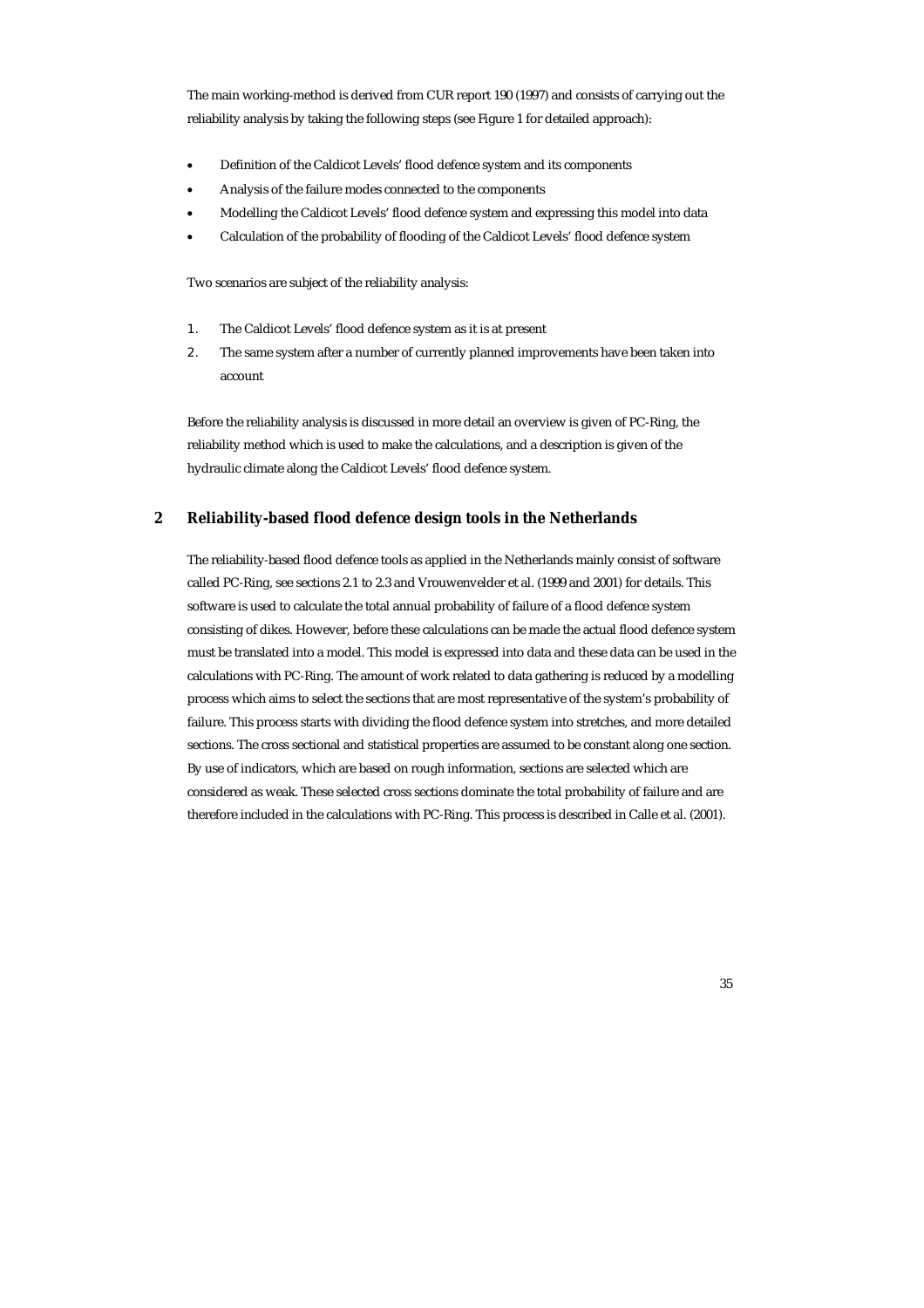

*1 Mstab calculates the stability factor according to Bishop in relation to instability of the inside slope.* 

*2 MProstab calculates the probability of failure due to instability of the inside slope given a certain water level.* 

*3 Combin is a part of PC-Ring that combines the probabilities of failure due to the different failure modes to one total probability of failure.* 

*Figure 1: Detailed outline of reliability analysis*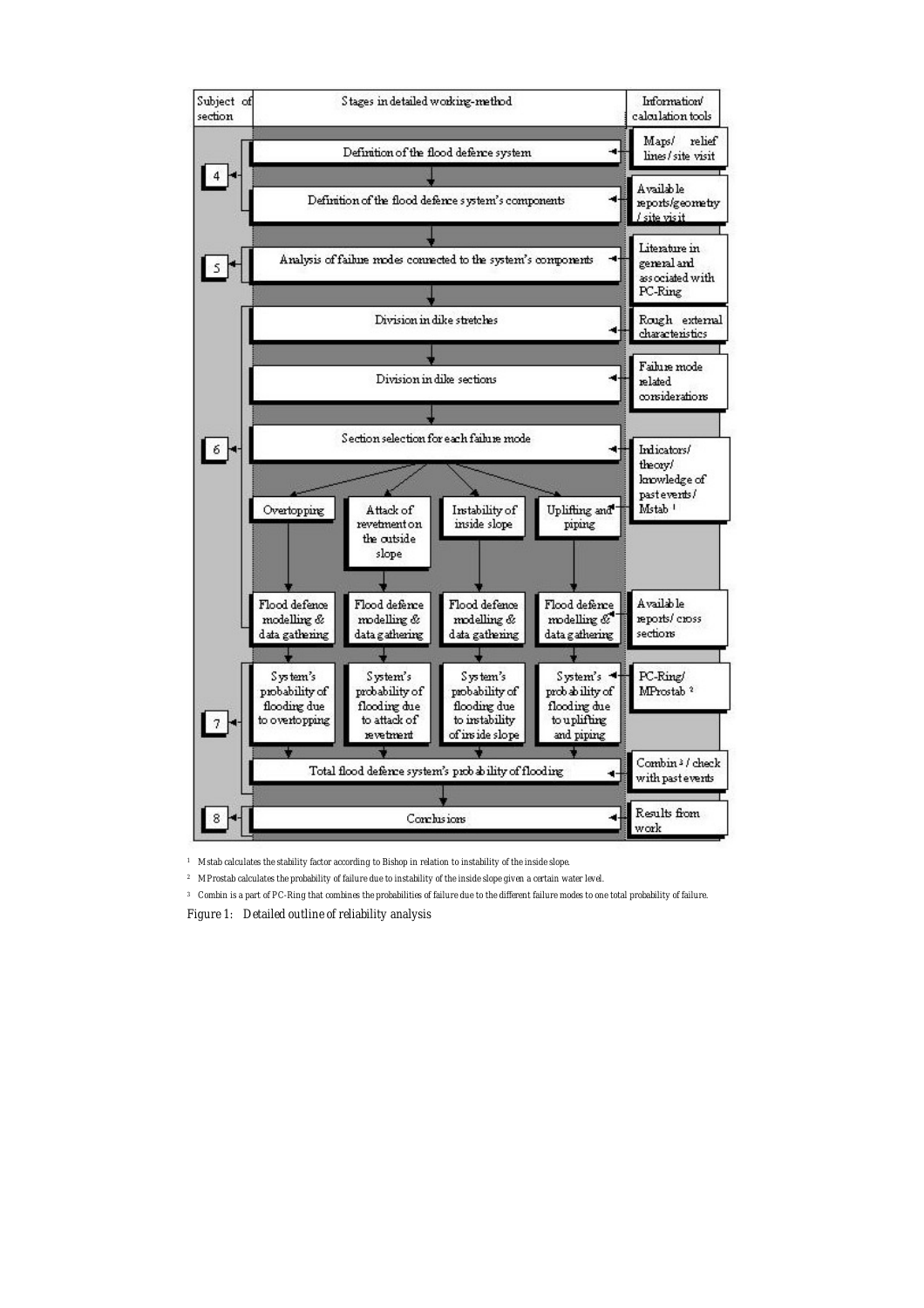Combining the steps as mentioned in section 1 with this process provides the outline of the reliability analysis as presented in Figure 1.

## *2.1 Failure modes in PC-Ring*

Below the failure modes are mentioned that are included in PC-Ring (see Vrouwenvelder et al., 2001), in Figure 2 is shown how these failure modes relate.



*Figure 2: Failure modes and their mutual relations in PC-Ring. Only the structural failure part is implemented in PC-Ring* 

- Overtopping/ overflow
- Instability of the inside slope
- Uplifting/ piping
- Attack of the revetment on the outside slope

#### *2.1.1 Overtopping/ overflow*

Overtopping or overflow discharges pass the dike crest and consequently failure occurs either due to damage and erosion of the inside slope or due to saturation of the clay cover layer soil leading to instability of the inside slope, see Figure 3. The limit state function which is implemented in PC-Ring in relation to failure due to overtopping is:

 $Z = m_{qc} q_c - m_{qo} q_o / P_t$ 

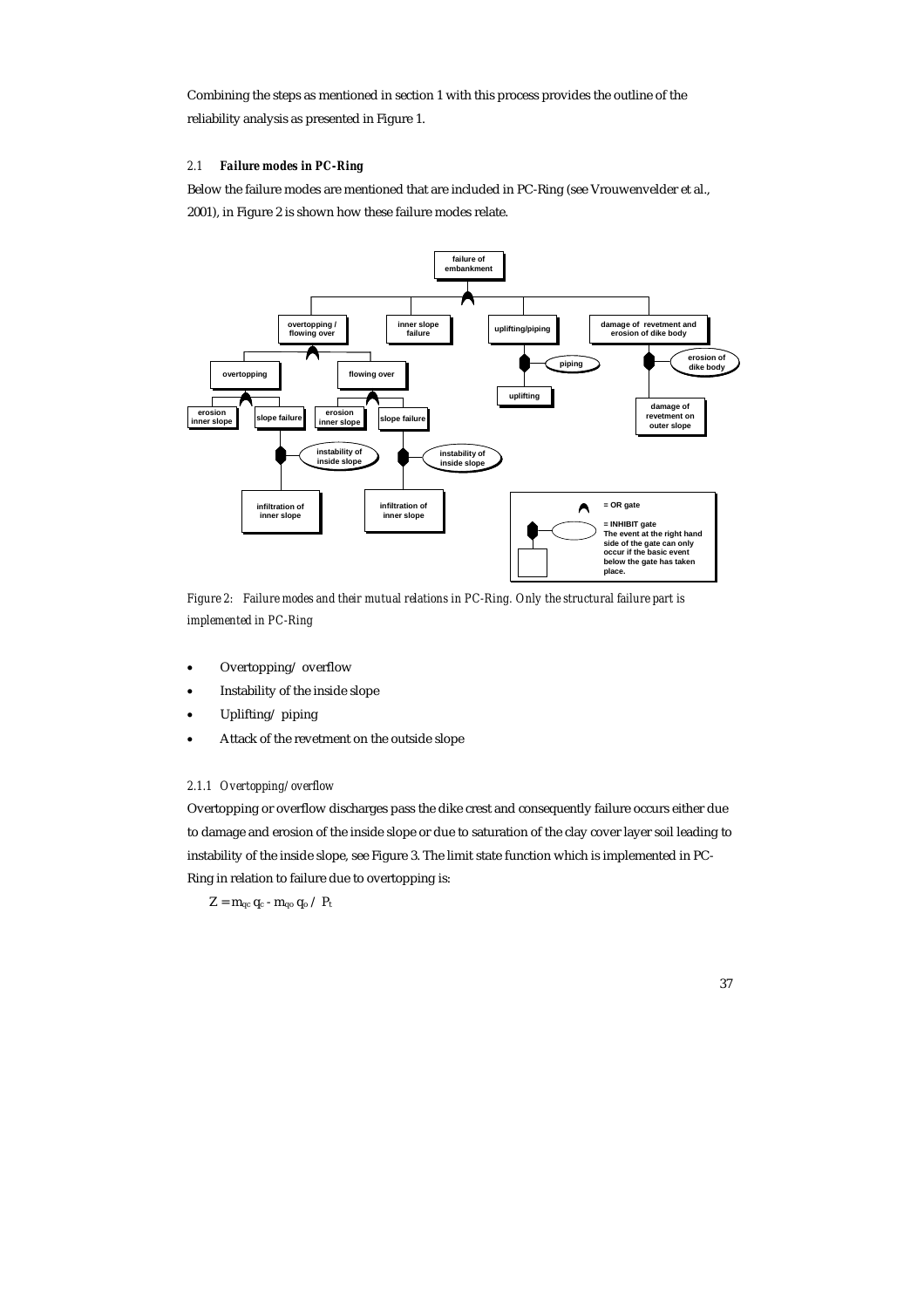In which  $q_c$  is the critical discharge expressing the limit discharge for which almost damage of the grass occurs, qo is the actual occurring overtopping discharge due to the hydraulic boundary conditions in combination with the geometry of the dike,  $m_{qc}$  is the model uncertainty with respect to the critical discharge  $q_c$ ,  $m_{q0}$  is the model uncertainty with respect to the actual discharge and  $P_t$  is the part of time that overtopping occurs, this variable is applied to take the pulsating character of overtopping in account.

In case of discharges due to overflow the limit state function is expressed by:

$$
Z = h_{kd} - h = h_d + \Delta h_c - h = h_d + \sqrt[3]{\frac{2.78 \cdot q_c^2}{g}} - h
$$

In which  $h_d$  is the crest level of the dike,  $h_c$  expresses the critical height for which almost damage of the grass occurs and h is the actual occurring water level.



*Figure 3: Failure of the dike due to overtopping/overflow discharges (left). Failure of the dike due to instability of the inside slope according to the method of Bishop (right).* 

#### *2.1.2 Instability of the inside slope*

The extreme outside water levels result in different water pressure distributions in the dike body. The geotechnical equilibrium (according to Bishop) of the ground body is affected in such a way that instability of the inside slope occurs, see Figure 3. Software called MProstab is available to calculate the probability of failure due to instability of the inside slope given a certain outside water level. The following limit state function is applied:

 $Z = \Gamma - q$ 

In which Γ is the stability factor according to Bishop and q is the threshold value of the stability factor for which instability occurs, this value is usually 1. The  $\beta$  and  $\alpha$  values given three different water levels which result from the MProstab calculations are applied in the limit state function in PC-Ring:

$$
Z = \beta(h) + \frac{n_{MPROSTAB}}{\sum \alpha_i(h)} u_i
$$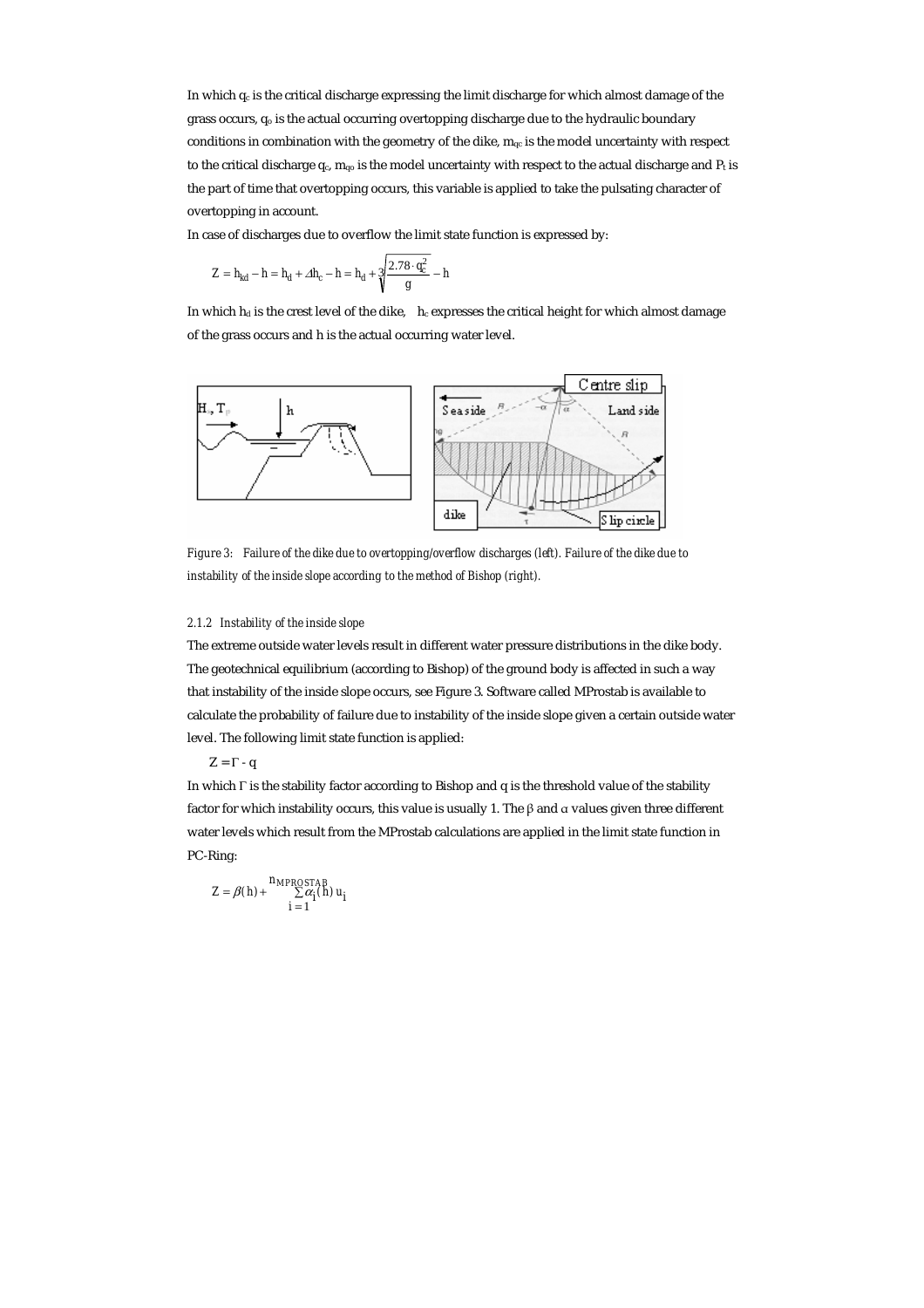In which β(h) is the reliability index (=-M<sup>-1</sup>(p<sub>f</sub>), with M the cumulative function of a standard normal distribution) given the water level resulting from the MProstab calculations,  $\alpha_i(h)$  are the influence coefficients given this water level and u<sub>i</sub> are variables with a standard normal distribution.

#### *2.1.3 Uplifting / piping*

The hydraulic uplifting force exerted by the water head difference between the outside and inside water levels leads first to bursting of the impervious foundation layer of the dike. After uplifting of the impervious layer, water flow as a result of the hydraulic head difference causes the development of pipe shaped erosion in the burst impervious layer. This failure mode is represented by two limit state functions, one describing the process of uplifting:

$$
Z = m_o h_c - m_{_h} (h - h_{_b})
$$

In which  $h_b$  is the water level "inside", h is the water level outside and  $h_c$  is the critical water level or the limit water level for which almost uplifting occurs, see also Figure 4.  $\,h_c$  is determined with a model based on the properties of the impervious layer. m<sub>o</sub> takes the model uncertainty of the model which determines  $h_c$  in account and  $m_h$  the level of damping.

The other limit state function describes the process of piping:

$$
Z = m_p h_p - (h - 0.3d - h_b)
$$

The dike fails as a consequence of piping if the difference between the local water level h and the inside water level  $h_b$ , reduced with a part of the vertical seepage length d, exceeds the critical water level  $h_p$ . m<sub>p</sub> is the model uncertainty of the model with which  $h_p$  is described. The critical water level hp is described by Sellmeijer's model of piping.

#### *2.1.4 Attack of the revetment on the outside slope*

Attack of the revetment on the outside slope by the water and wave conditions causes damage to the revetment. The dike body is exposed to the same hydraulic conditions after the revetment has been damaged. Erosion of the dike body can lead to breach, see Figure 4. Each type of revetment fails differently due to loading by the waves and therefore requires a different limit state function. The limit state function describing the process of erosion of the dike body is equal in each situation. In PC-Ring three main different types of revetment are discerned: Grass, riprap, asphalt. The description in this paper is limited to the limit state functions in connection to grass. More detailed information about the other revetment types can be found in Steenbergen et al. (2004) and Vrouwenvelder et al. (2001). In case of grass, the process of damage to the revetment and the process of erosion of the dike body are integrated in one limit state function:

 $Z = t_{RT} + t_{RK} + t_{RB} - t_s$ 

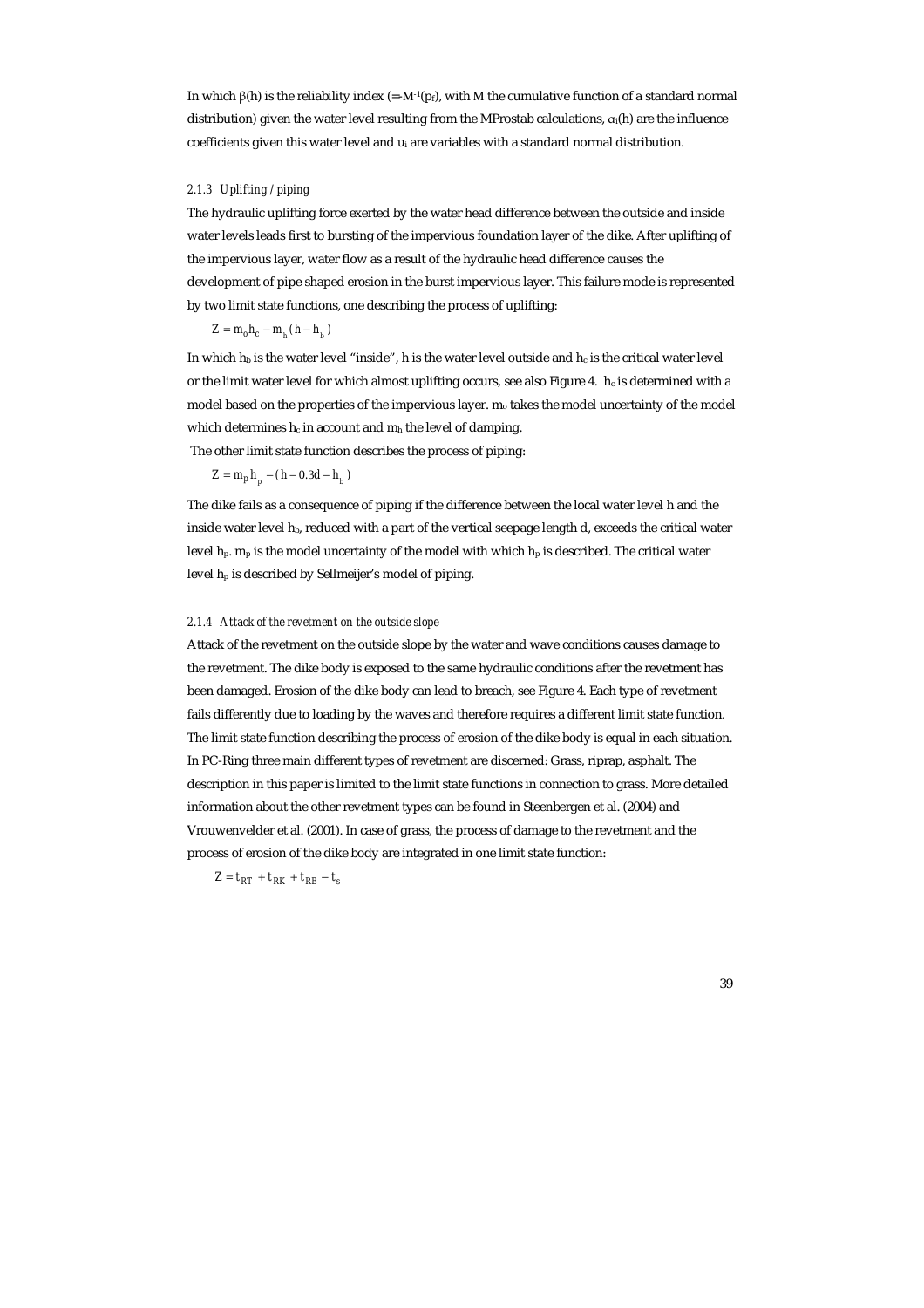In which t<sub>RT</sub> is the time that a storm takes to damage the grass, t<sub>RK</sub> is the time that a storm takes to erode the clay cover layer and t<sub>RB</sub> is the time that a storm takes to erode the rest of the dike body. ts represents the duration of the storm.



## $\sum$  = *impervious soil*  $\sum$  = *sand*

*Figure 4: Failure due to uplifting and consequently piping (left). Failure due to damage of the revetment on the outside slope and consequently erosion of the dike body (right).* 

#### *2.2 Statistics in PC-Ring*

The statistical character of the random variables in the limit state functions consists of statistical distribution functions and correlations in time and space. The correlation in time is modelled according to Ferry Borges and Castanheta which assumes constant correlations during and between time intervals. The spatial correlation of random variables is assumed to decrease from full correlation to a limiting value. The loading of the dikes is introduced by different types of hydraulic climates: lakes, rivers, coasts. In case of for instance a tidal river, the statistical models of the water levels and wind speeds involves a set of basic random variables of water levels and wind speeds at the mouth of the river, see Figure 5. These basic variables are transferred to local water levels and wave conditions by use of a numerical model like for instance Mike11, Sobek, SWAN, HISWA, DELFT 3D (see for instance Postma et al). The statistical distribution functions and the correlations between water level and wind speed are applied to the basic random variables at the mouth of the river. Detailed information can be found in Vrouwenvelder et al. (2001).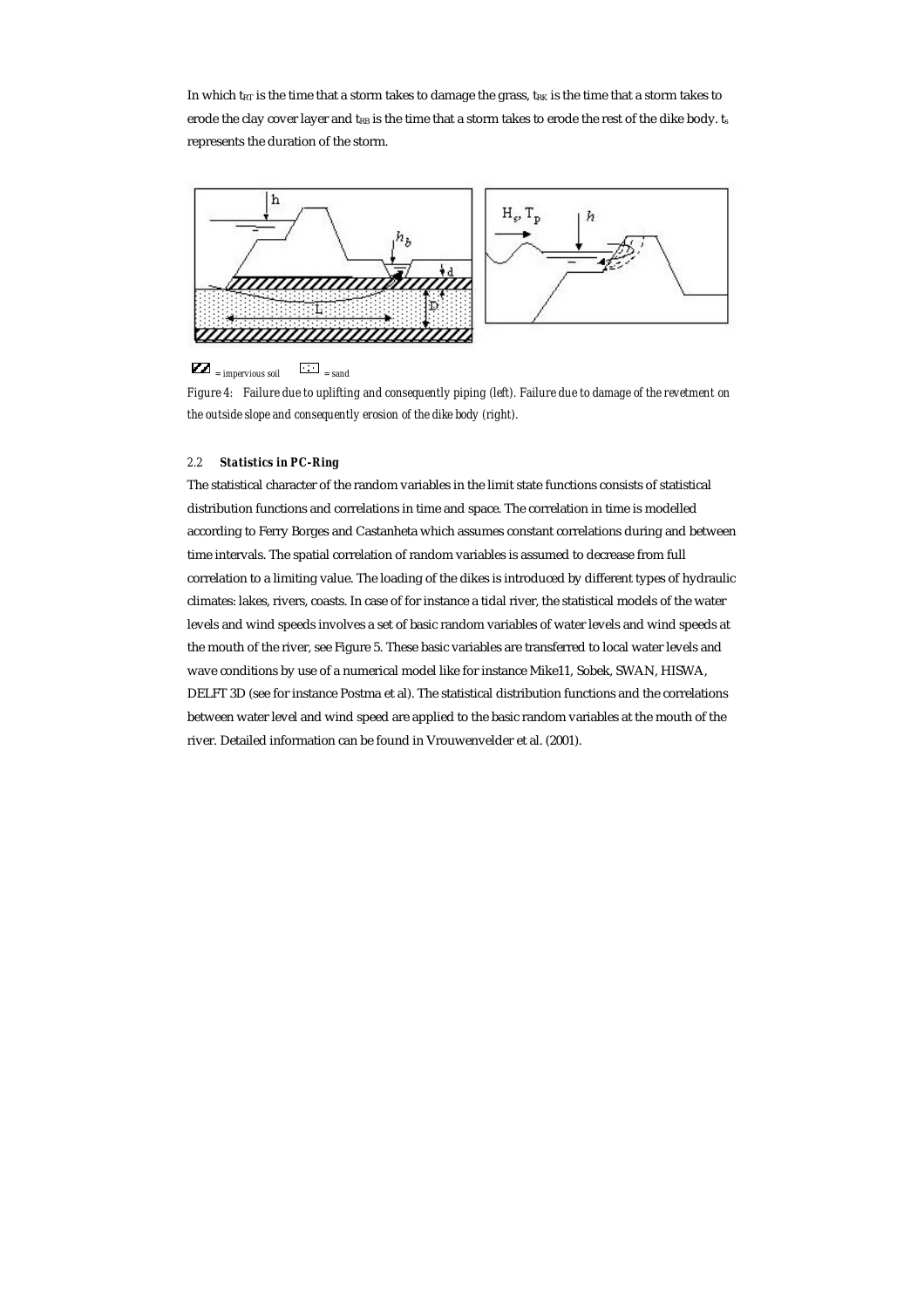

*Figure 5: Data requirements with respect to the statistical model of the hydraulic climate at a tidal river* 

#### *2.3 Probabilistic calculation methods in PC-Ring*

Calculations at the level of a single limit state function can be made with: FORM, SORM, crude Monte Carlo, Directional Sampling. Detailed information about these methods can be found in Vrouwenvelder (2001) and Vrijling and Van Gelder (2002). In Vrouwenvelder et al. (2001) methods are presented to calculate an annual probability of failure of a flood defence system involving a number of different limit state functions representing: one failure mode, cross section, tide, wind direction. These different limit state functions are combined to one remaining equivalent limit state function. During this process mutual correlations between the functions are taken into account.

### **3 Hydraulic climate along the Caldicot Levels' flood defence system**

The Caldicot Levels' flood defence system is located at the south coast of Wales in the UK. The system borders the Severn Estuary in the south, the river Usk in the west and a distinct line of hills in the north and east, see Figure 6. ABP Research (2000) provides information on the local water level, wind speed and wave conditions. In the Severn estuary one of the largest tidal ranges in the world occurs, varying between 9 and 15 meter. The largest fetches and the most severe wind speeds are related to the southwesterly wind directions. The River Usk is a small river, however the water levels can reach relatively high values especially in case of high water levels at the Severn Estuary. The mean elevation of the Caldicot Levels is OD+5.5m which compares to mean tide high water levels of OD+4.8m, mean spring tide high water levels of OD+6.5m and a 200-year return period water level of OD+8.55m. The crest levels of the flood defence system vary between OD+8 and OD+10m. According to WS Atkins (1999), the dikes and soil underneath consist mainly of clay. Finally, in WS Atkins (2000) information is available of areas which have been subjected to damage caused by a number of storms in the past and which can be considered as weak.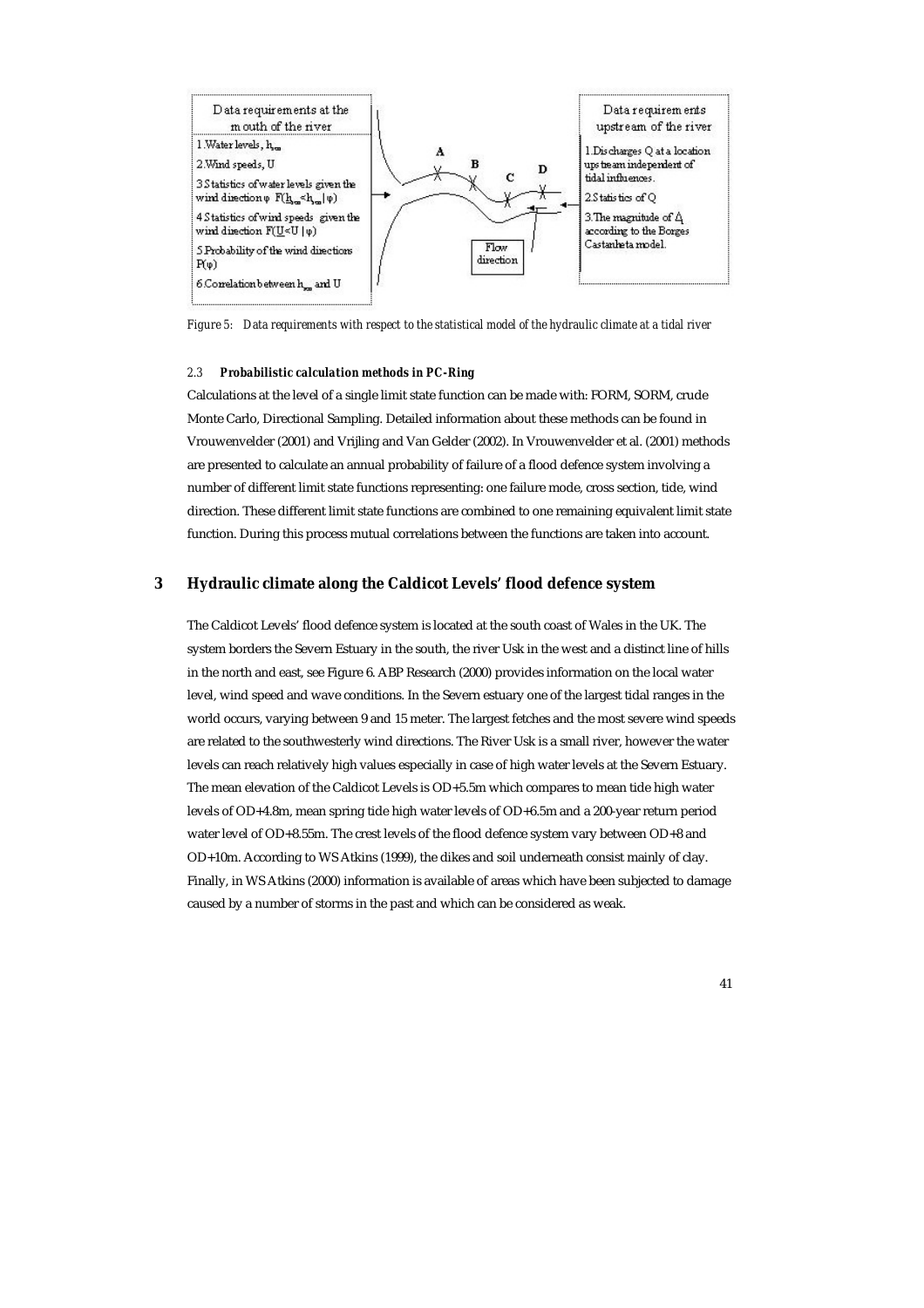

*Figure 6: Location of the Caldicot Levels' flood defence system with respect to the Severn Estuary and the River Usk* 



*the high grounds which do not contribute to the system's probability of flooding. Additionally, the figure includes a rough indication of the position of the main flood defence components*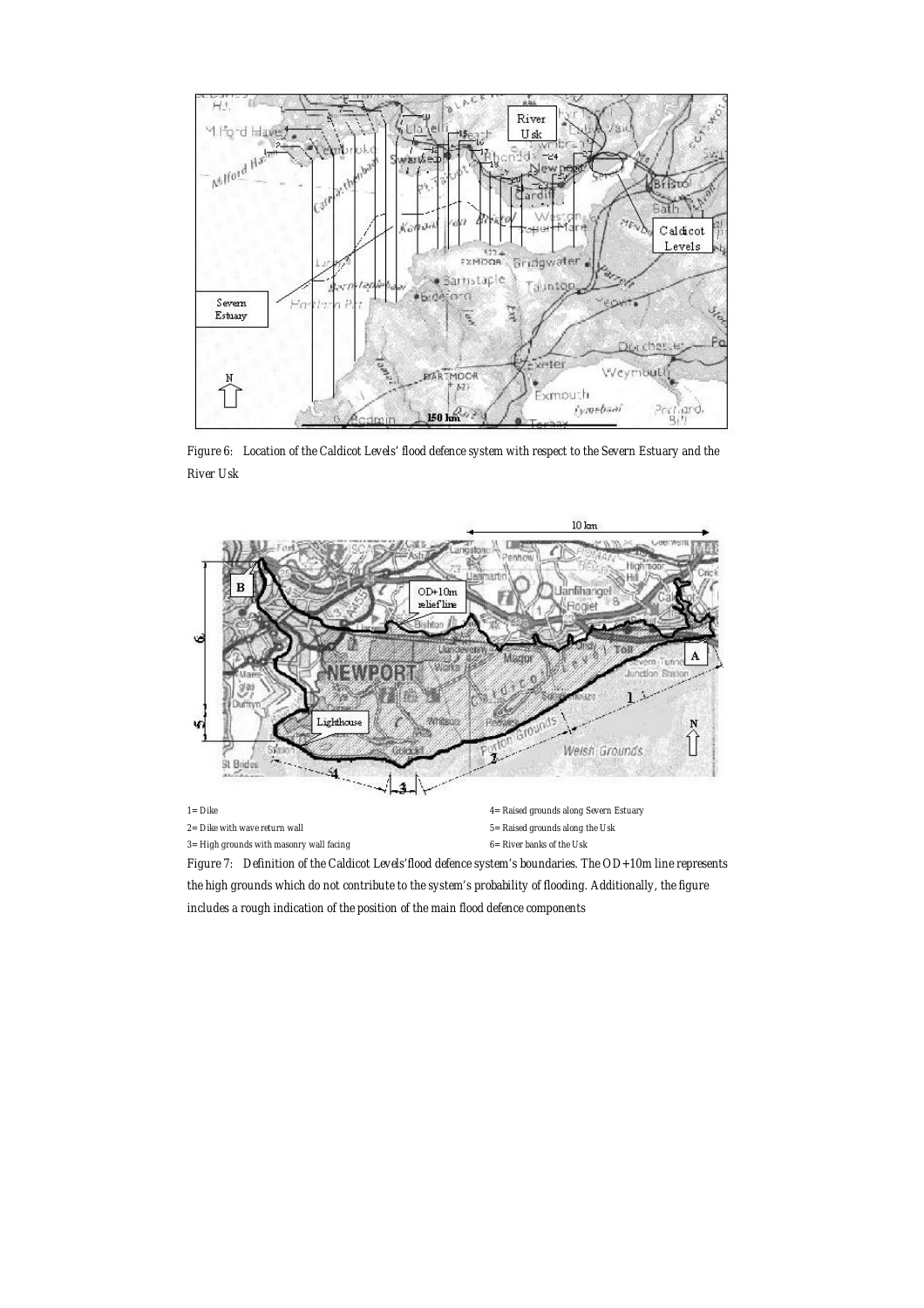### **4 Definition of the flood defence system and its components**

The Caldicot Levels' flood defence system is defined as shown in Figure 7 (original figure from Chatterton (2001)). The line south of the locations marked A and B represents the relevant defence length for the calculation of the probability of inundation. The OD+10m relief line defines the boundary formed by the high grounds. The area between the lines suffers consequences in the form of partial or complete flooding if the flood defence system fails at one or more locations. The components are also indicated in Figure 7.

## **5 Analysis of the failure modes connected to the components**

#### *5.1 Failure modes of the present flood defence system*

In case of the calculation of the probability of failure of the present flood defence system all of the components are calculated with the failure modes as present in PC-Ring, see subsections 2.1.1 to 2.1.4. Below the main flood defence components which are also mentioned in Figure 7 are listed with the failure modes which have been considered in the calculations:

- Dike: overtopping, instability of the inside slope, attack of the revetment on the outside slope (grass). The contribution of failure due to piping is considered to be negligible as the seepage lengths are very large.
- Dike with wave return wall: overtopping, instability of the inside slope, attack of the revetment on the outside slope (rock armour). In case of the present flood defence system the effect of the wave return wall on the overtopping is assumed to be negligible. The approach of the wave return wall in case of the improved system is described in subsection 5.2 The contribution of failure due to piping is considered to be negligible as the seepage lengths are very large.
- High grounds with masonry wall facing: the high grounds are regarded as broad dikes with shallow slopes. Therefore, the contributions to the total probability of flooding by the failure modes instability inside slope, piping, attack of the revetment on the outside slope are assumed to be small. Breach of the broad dike due to overtopping and erosion is also assumed to be unlikely. However, the overtopping discharges might lead to considerable damage to assets on or directly behind the dike. Thus, only (non-structural) failure due to overtopping is taken into account and approached with a self-chosen limit critical discharge value instead of the grass/erosion or saturation models.
- Raised grounds along the Severn Estuary are approached in a similar way as high grounds with masonry wall facing.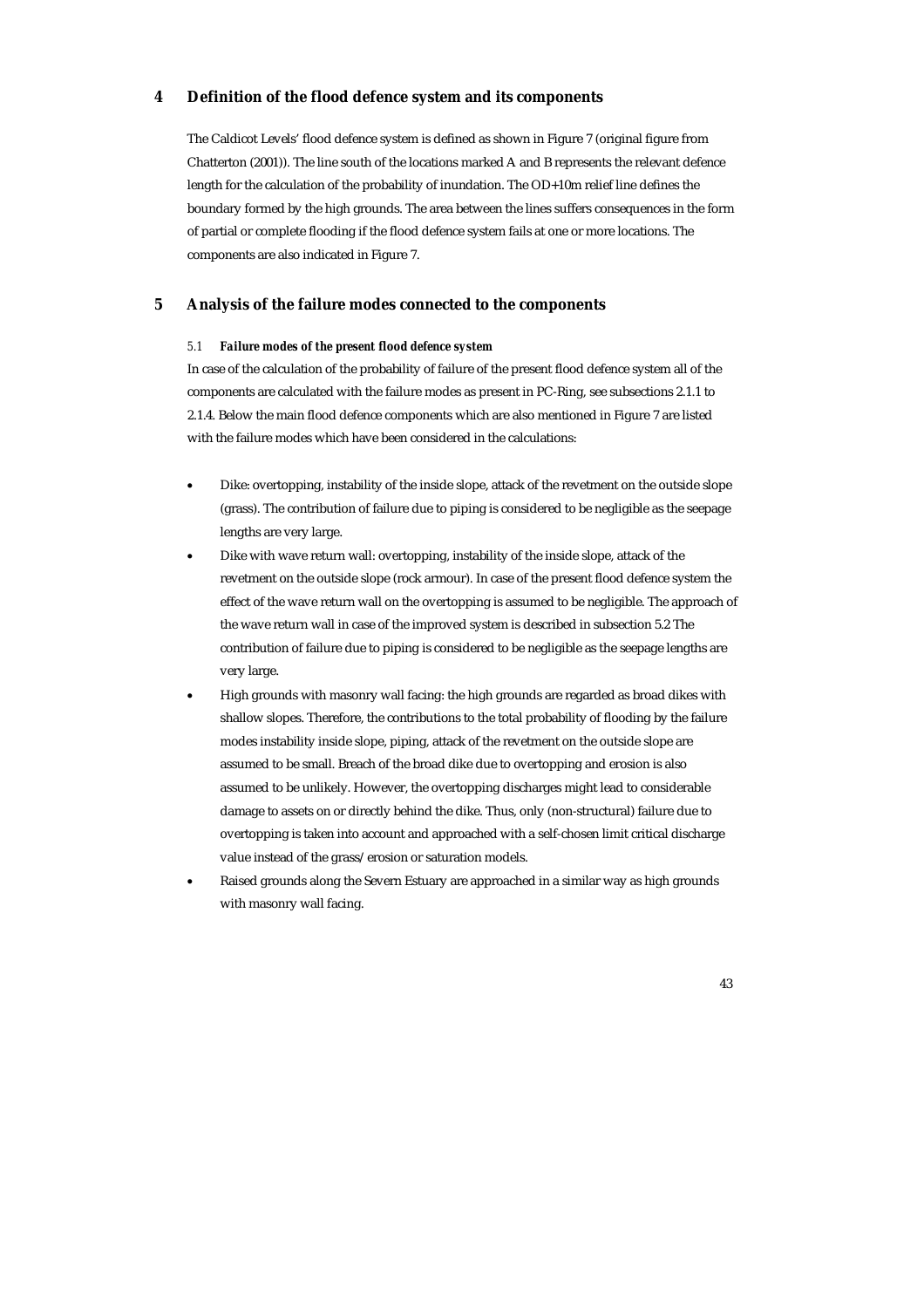- Raised grounds along the River Usk are approached in a similar way as raised grounds along the Severn Estuary.
- The river banks of the Usk: failure is represented by the return period of the river water level exceeding the highest elevation of the river bank.

### *5.2 Failure modes of the improved flood defence system*

The main flood defence components will be improved in future. These improvements concern mainly raising of the flood defences along a considerable length and the replacement of the present wave return wall by a higher and more effective one. For all the flood defence components except the dike with wave return wall the selection of failure modes remains the same for the present and the improved system. For the improved form of the dike with wave return wall an approach is developed which takes the wave return wall into account.



*Figure 8: Fault tree of theoretical approach of wave return wall (upper part) and of practical approach as implemented in PC-Ring (lower part)* 

#### *5.2.1 Relation between failure of the wave return wall and of the dike*

Theoretically speaking, the wave return wall reduces the amount of overtopping and failure of the wave return wall does not necessarily need to lead to failure of the complete dike (upper part of Figure 8). However, this approach leads to practical complications of the implementation of the wave return wall in PC-Ring. Therefore, the practical approach as illustrated in the lower part of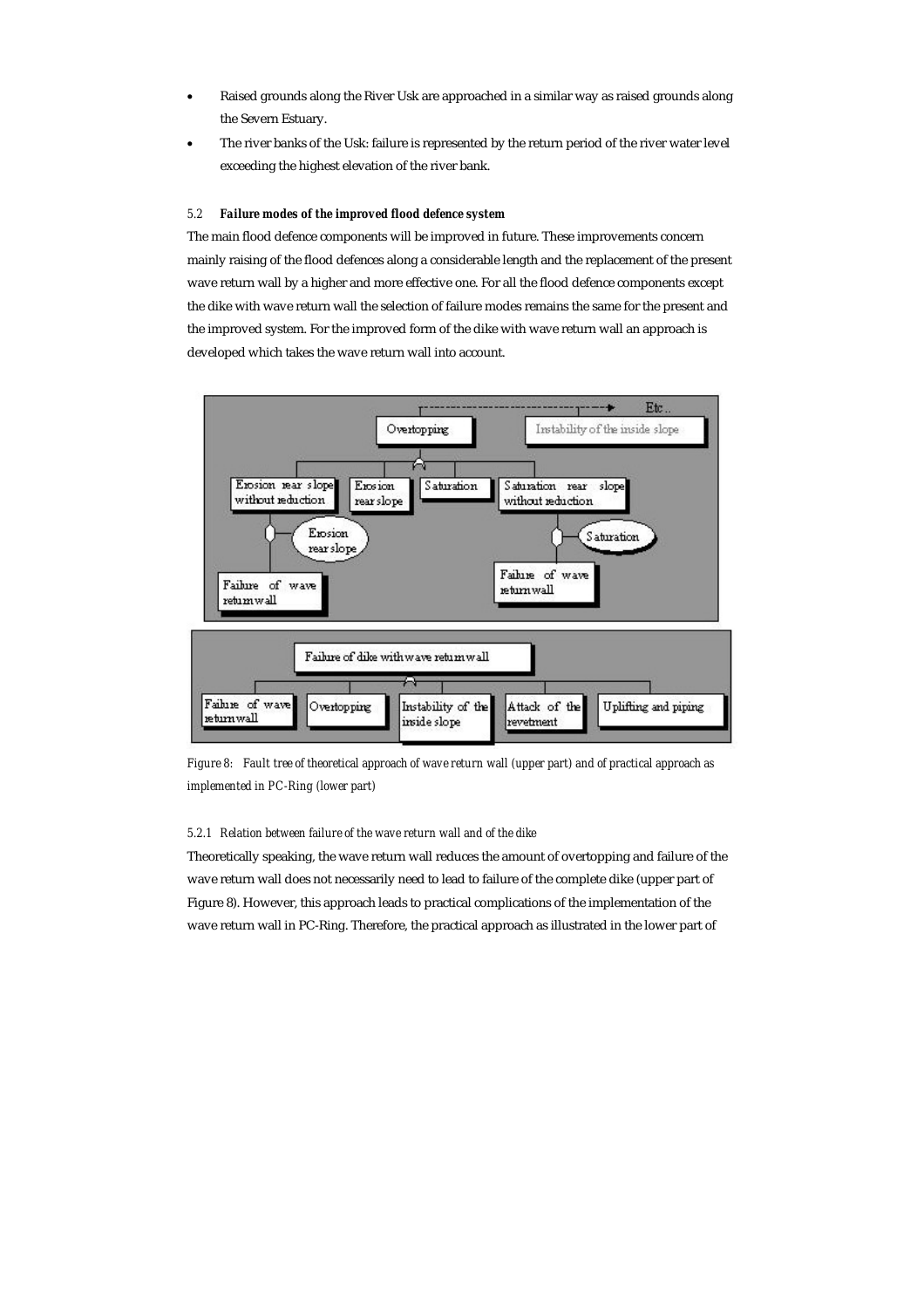Figure 8 is applied. This approach is based on the assumption that when the wave return wall fails, the entire dike also fails. Analysis of the results of the calculations will point out whether the probability of failure of the wave return wall is high or low relative to that of the dike. If this is high, the probability of failure of the dike dominates the probability of failure. If it is low the practical approach applies, the probability of failure is dominated by the highest of the following two values: probability of failure of the wave return wall or the probability of failure of the dike with wave return wall as a whole.

#### *5.2.2 Failure modes of the wave return wall*

Two failure modes of the wave return wall are taken into account: horizontal sliding or tilting. The force is formed by the wave impact and the strength is mainly determined by the weight of the wave return wall. The limit state function representing horizontal sliding is implemented as follows:

#### $Z = \frac{2}{3}$  tan (φ)V – H

The resulting wave impact horizontal forces H exceed the friction force as a result of the weight of the wave return wall. The model which is applied to determine the wave impact pressures is described in Martin et al. (1999) and Kortenhaus et al. (2000), see Figure 9. V is the resulting vertical weight, the friction coefficient is expressed by 2/3tan(φ), in which φ is the effective angle of internal friction of the soil.

The limit state function of failure due to tilting of the wave return wall is expressed by:

#### $Z = \frac{1}{6}b_f - M / V$

The wave return wall fails due to tilting if the resulting force M/V is not within the core of the foundation plane. M is the resulting moment of the horizontal wave impact forces with respect to the centre of the foundation plane, for V see sliding, bf is the width of the foundation plane.



*Figure 9: Model of wave impact on crown walls as applied in the sliding and tilting limit state functions of the wave return wall (from Martin et al. (1999))*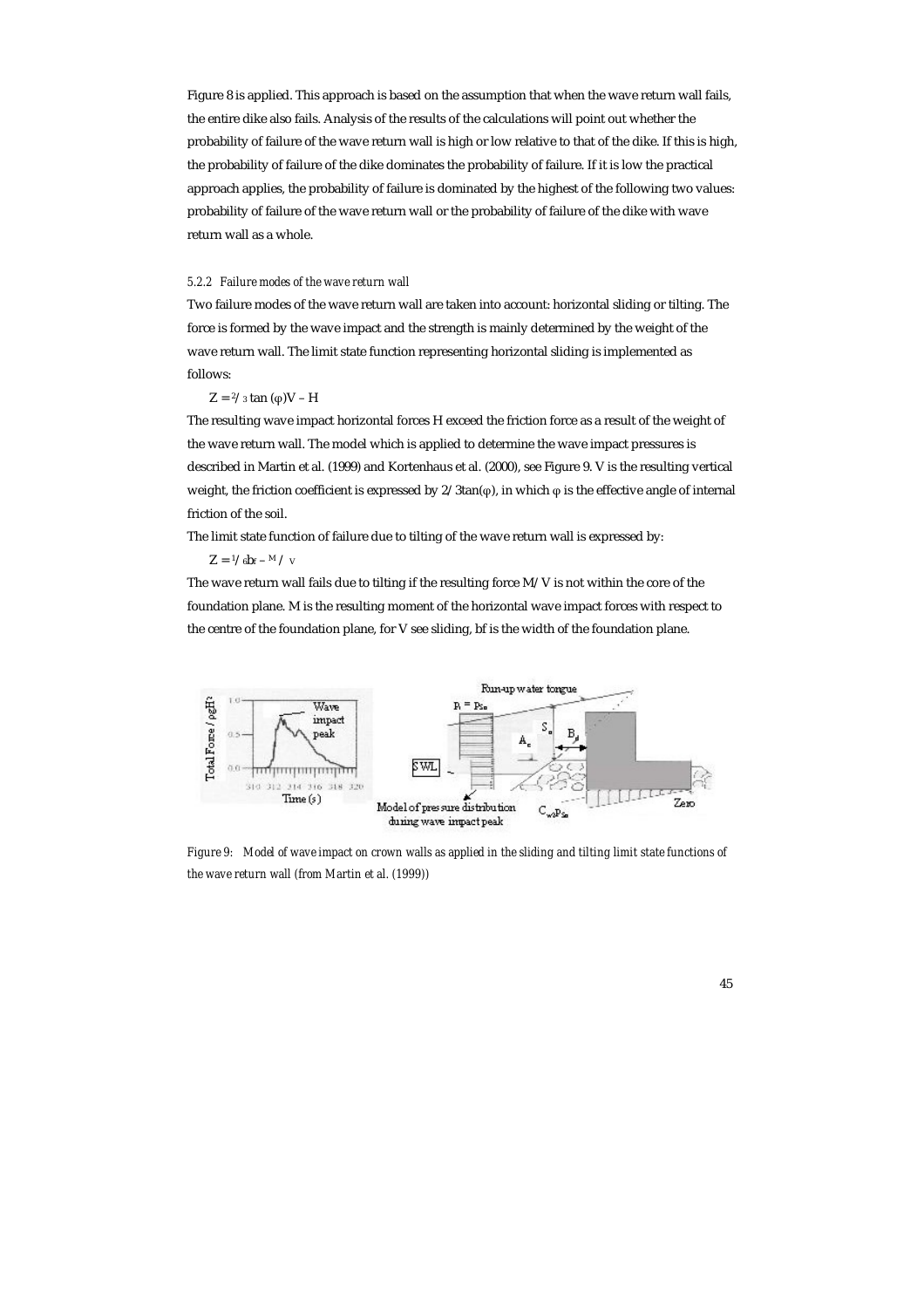## **6 Modelling the flood defence system and expressing this model into data**

As is mentioned in section 2, the Caldicot Levels' flood defence system is divided into stretches and more detailed sections. For each failure mode the relevancy has been determined and the weak sections have been selected according to rough indicators. The after the selection remaining sections represent the model of the flood defence system which is applied in the probabilistic calculations. The main obstacles in the data requirements prove to be the statistical models of the hydraulic boundary conditions, the numerical models of the local water levels and the general statistical data availability. In case of the Severn Estuary a model of the local water levels has been set up with Mike11 based on limited information with respect to: geometry of the estuary and the actual occurring water levels which can serve to calibrate and validate the model. Part of the applied network can be found in Figure 6. Moreover, information about wind speed and water level statistics did not appear in the for PC-Ring required form. In case of the River Usk a numerical model of the local water levels is available in Mike11, though only limited discharge statistics were available.

## **7 Calculated annual probability of flooding, present and improved system**

The calculations of the annual probability of flooding of the Caldicot Levels' flood defence system result in:

- Annual probabilities of failure and reliability indices β of the selected sections, Figure 10.
- Coefficients of influence, or α-values.
- The total annual system's probability of flooding due to one failure mode and the accompanying weakest link in the system see table 2.
- The total annual system's probability of flooding, see table 2.

The dominating failure mode turns out to be overtopping (see Table 2). The weak areas which result from the calculations correspond with the more severely attacked areas in the past storms. The coefficients of influence point out that the uncertainty associated with in the first place the water levels and in the second place the wind speed and wind direction, contribute most to the total probability of failure. From this information the main reasons causing the above mentioned areas to be weak are derived: a low crest level in combination with the orientation of the dike with respect to the south westerly wind directions. These wind directions are related to high wind speeds and large fetches and are therefore associated with high levels of wind set up and more severe local wave conditions.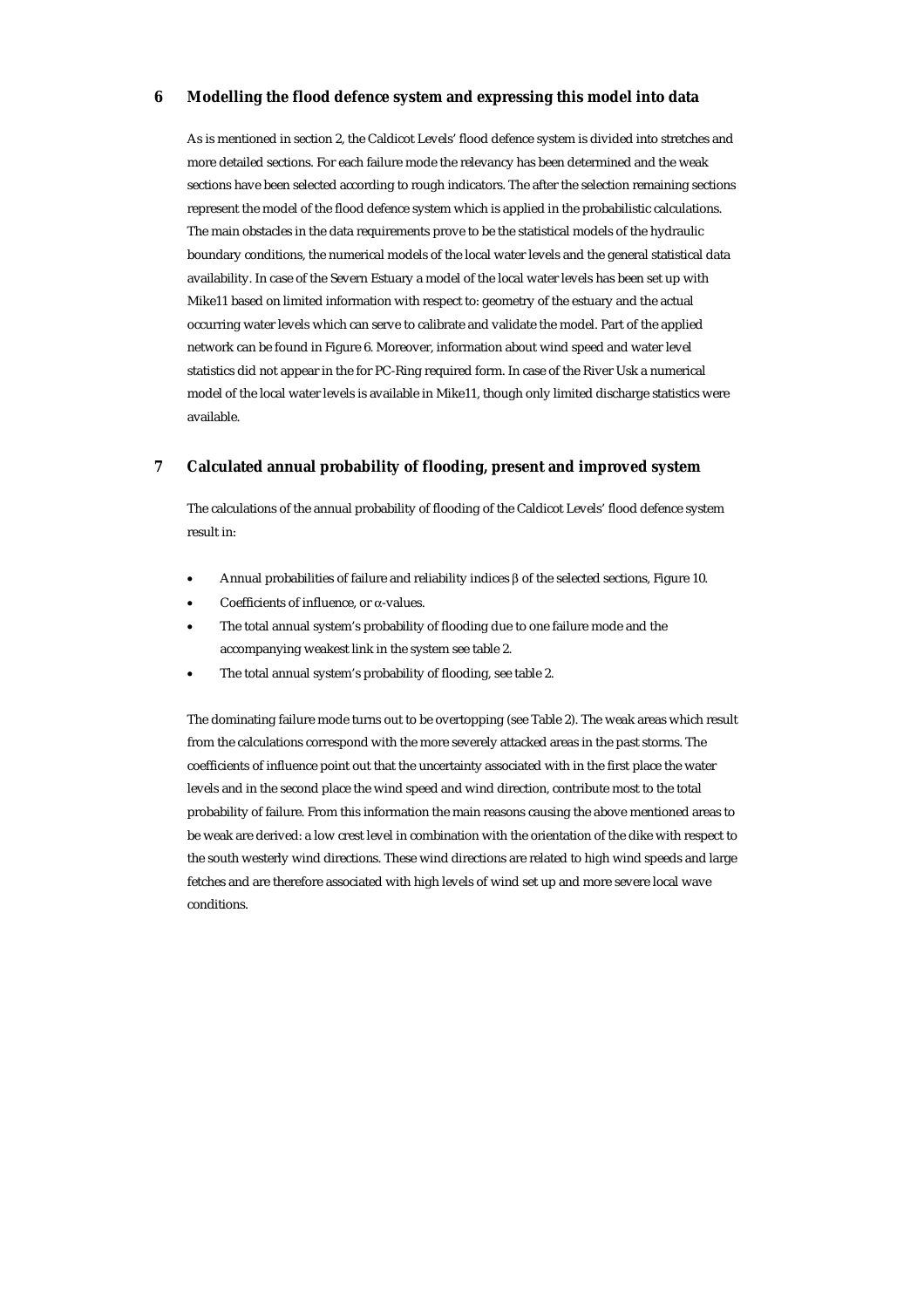|              |                                    | Overtopping<br><b>Weakest link</b><br>$\beta$ <sub>o</sub> |      | <b>Instability of the</b><br>inside slope |                     | <b>Attack of the</b><br>revetment on the<br>outside slope |           | <b>Total system</b>              |     |                     |                   |       |      |
|--------------|------------------------------------|------------------------------------------------------------|------|-------------------------------------------|---------------------|-----------------------------------------------------------|-----------|----------------------------------|-----|---------------------|-------------------|-------|------|
|              |                                    |                                                            |      |                                           | <b>Weakest link</b> |                                                           | $\beta_i$ | <b>Weakest link</b><br>$\beta_r$ |     | <b>Weakest link</b> | $\beta_{\rm tot}$ | $P_f$ |      |
|              |                                    | No.                                                        | β    |                                           | No.                 | β                                                         |           | No.                              | β   |                     | No.               |       |      |
| Pre-         | With Usk                           | 68                                                         | 0.64 | 0.51                                      | 79                  | 1.2                                                       | 1.2       | 14                               | 3.1 | 3.1                 | 68                | 0.29  | 0.39 |
| sent         | <b>Without Usk</b>                 | 28                                                         | 1.09 | 0.91                                      |                     |                                                           |           |                                  |     |                     | 28                | 0.59  | 0.28 |
| Impr<br>oved | With Usk                           | 68                                                         | 0.64 | 0.51                                      |                     |                                                           |           |                                  |     |                     | 68                | 0.53  | 0.30 |
|              | <b>Failure wrw</b>                 | 31                                                         | 1.08 | 1.02                                      |                     |                                                           |           |                                  |     |                     |                   |       |      |
| With-<br>out | <b>Failure dike</b><br>with wrw    | 63                                                         | 1.75 | 1.67                                      |                     |                                                           |           |                                  |     |                     |                   |       |      |
| Usk          | <b>Failure dike</b><br>without wrw | 63                                                         | 1.75 | 1.67                                      | 46                  | 3.7                                                       | 3.7       | 29                               | 4.5 | 4.4                 | 63                | 1.6   | 0.06 |

*Table 2: Results from the calculations of the annual probability of flooding of the Caldicot Levels' flood defence system in its present and improved form* 

*wrw = wave return wall. βo: reliability index for overtopping,* 

*βi: reliability index for instability, βr: reliability index revetment* 

The annual probability of failure of the wave return wall is determined by failure due to tilting and is relatively high (see Table 2). Because of this high probability, the assumption that the complete dike fails if the wave return wall fails is not justified in this case. Therefore, based on these results the actual probability of failure is expected to be a combination between failure of the dike with the influence of the wave return wall on wave overtopping and failure of the dike without a wave return wall on the crest (see Figure 8, upper part). In Figure 10 the former scenario is referred as "improved, no failure w.r.w.", whilst the latter scenario is referred as "improved, no w.r.w. present on crest". With respect to the magnitude of the probability of failure of the wave return wall must be noted that the dynamic nature of the wave impact pressures (Figure 9) is neglected in the sliding and tilting limit state functions. This may have a heightening effect on the probability of failure of the wave return wall.

As overtopping is the dominating failure mode, in Figure 10 the reliability indices in connection to failure due to overtopping of the selected sections are given for the present and improved flood defence system. Figure 10 points out that the planned improvements are unbalanced:

- Sections 1 to 20 are much improved compared to the sections with wave return wall, 21 to 40, 43 to 57, 60 and 62. The latter mentioned sections are moderately improved, moreover their reliability indices are very irregular.
- Table 2 points out that the sections along the Usk provide the weakest link. These sections are not improved at all.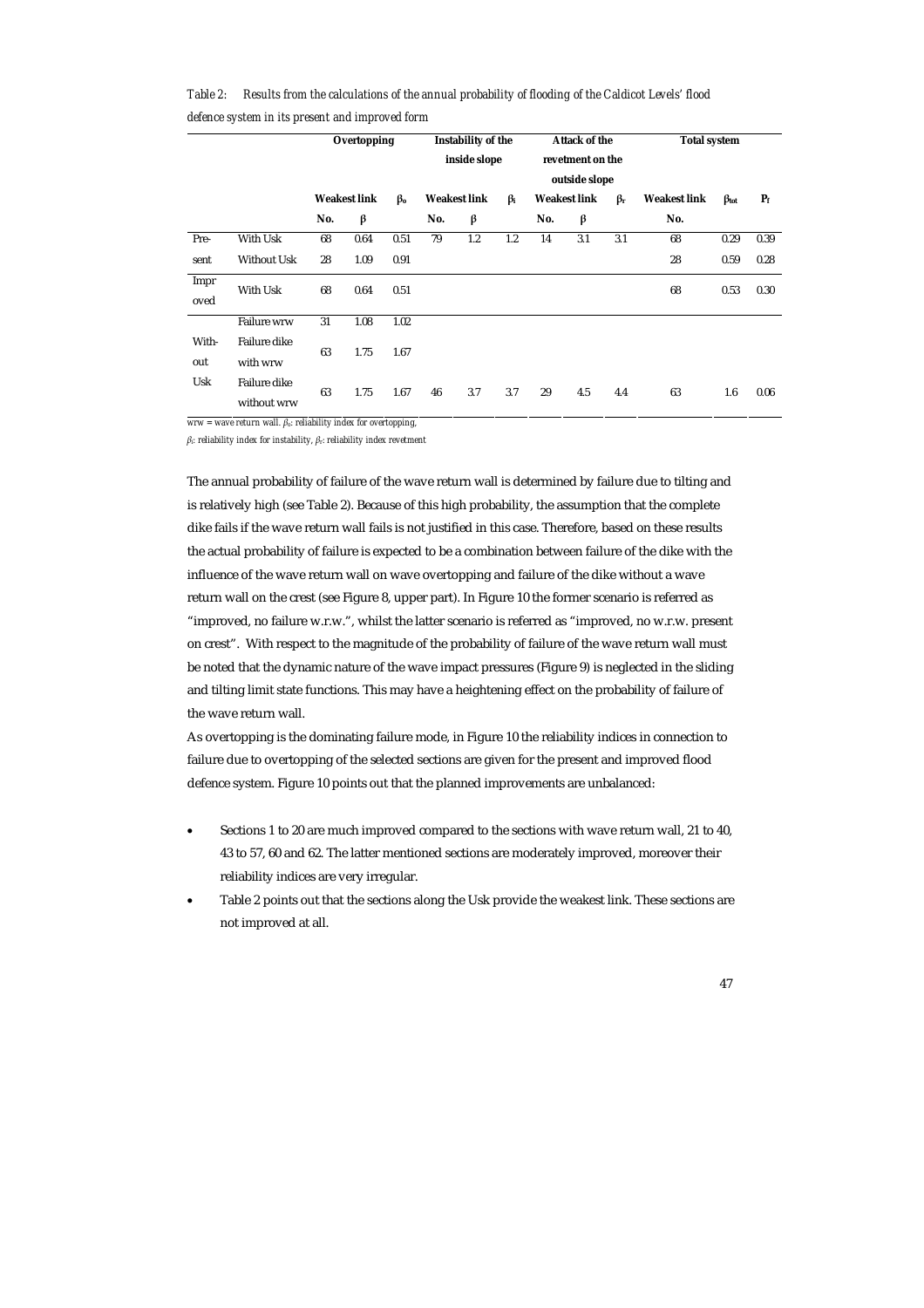• Without considering the sections of the river Usk, section 63 turns out to be the weakest link: this is one of the sections for which no improvement is planned.



*Figure 10: Reliability indices of failure due to overtopping of the present flood defence system and the improved flood defence system. For the improved flood defence system the reliability indices of dikes with and without the influence of the wave return wall on the overtopping discharges are included. Below the flood defence components and the corresponding section numbers are given. Compartment no. 1t/m 19 and no. 49 t/m 52 = dike without additional structures Compartment no. 20 t/m 48, no. 53 t/m 57* = dike with wave return wall *Compartment no. 41 and 42 = high grounds with masonry wall facing Compartment no. 58 t/m 62 = raised grounds along the Severn Estuary Compartment no. 63 t/m 67 = raised grounds along the river Usk Compartment no. 68 t/m 78 = Usk river banks (not included in the plot)* 

## **8 Conclusions**

The study has demonstrated how reliability analysis of a flood defence system identifies defence sections and system components that make the greatest contribution to flood risk. This information can then be used to target inspection, maintenance and upgrade activities. The combination of probabilistic analysis of the flood defence system with quantified analysis of potential impacts of flooding in the zone protected by the defences provides a quantified estimate of flood risk, which can be used to justify and optimise economic investment in flood defence improvements. In order to apply the Dutch flood defence design methodology to the UK, a new failure mode relating to failure of the wave return wall had to be introduced into the PC-Ring program. Moreover, as is often the case for complex failure of flood defence dikes, this new mechanism interacts with other mechanisms during the failure process. Combining separate mechanisms with logical OR-gates is a simplification. However, the mathematical relations in PC-Ring are suitable to include the additional failure modes in the calculations. Furthermore, even though the Caldicot site was relatively well provided with data for UK standards, there was still not all of the data that would ideally be necessary for application of PC-Ring.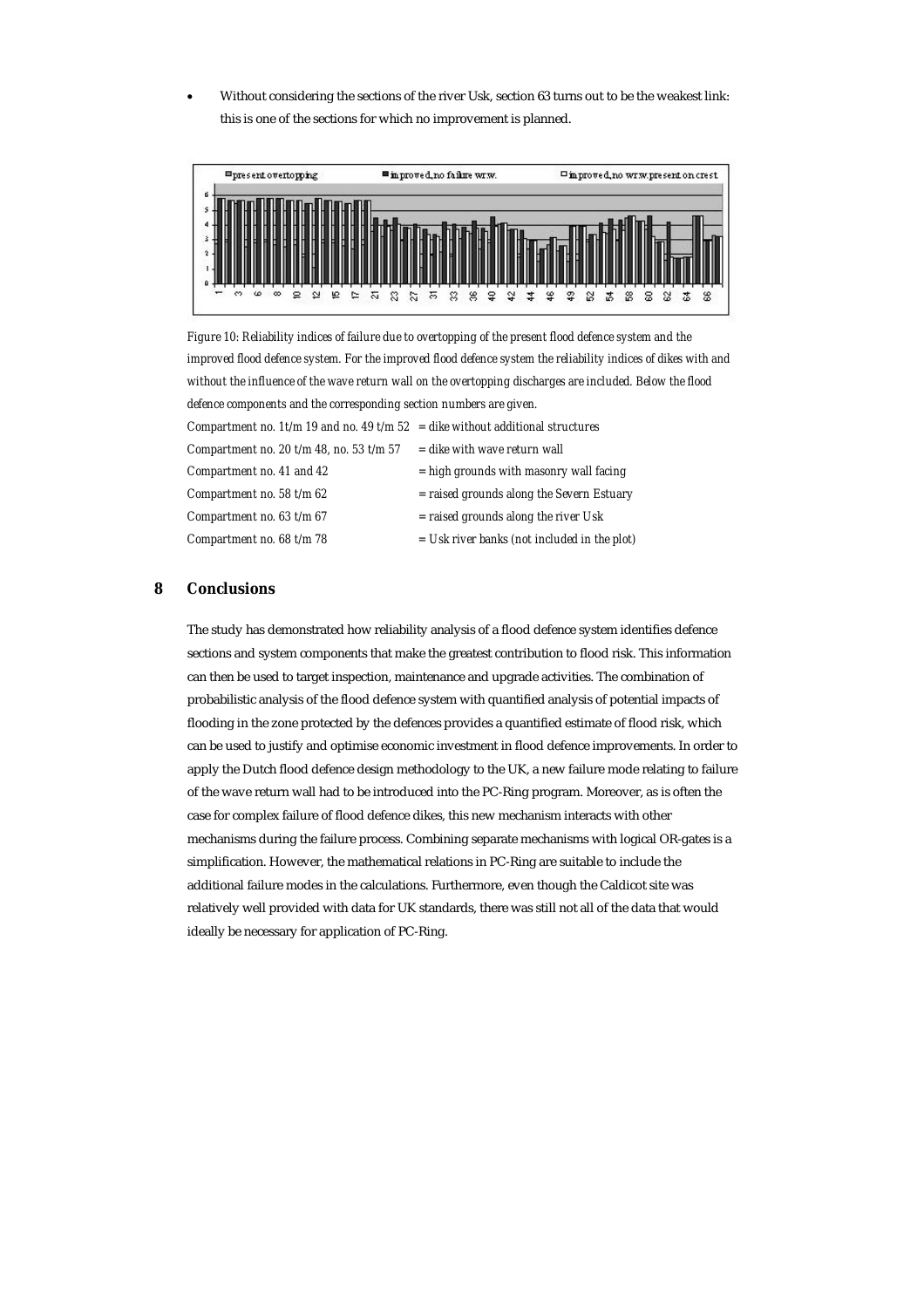The study has highlighted some of the differences between flood defence systems in the UK and the Netherlands (see Table 3 and also Hall et al. 2000) and the implications for quantified analysis. There are 35,000 km of flood defences in the UK ranging from low earth embankments protecting just a few fields to the Thames Barrier protecting central London. Because of this diversity, a range of appropriate methods are required for risk analysis that are suited to the potential severity of the consequences of flooding and the available information. All of these methods should be risk-based in some sense, the intention being that risk should form the basis of decision-making at all levels in the UK, from national policy decisions, regional strategic plans, to project specific appraisal, design, operation and maintenance decisions. The detailed reliability methods being promoted in the Netherlands and implemented in PC-Ring are best suited to the design and appraisal of, by UK standards, relatively large and highly engineered flood defence systems. Even for these important systems, the study described in this paper has demonstrated that some adaptation of the Dutch reliability methods and additional data collection is inevitable. Recommendations with respect to possible adaptations of the Dutch methods following from this study concerned among others whether a "tailor-made" set up, such as in PC-Ring, or a "one-size-fits-all" set up of reliability software is desired in the UK. The tailor-made set up is based on implementing all possible failure modes in the program code, whereas the one-size-fits-all set up is based on flexibly entering the limit state functions, statistical data and the desired mathematical relations between the limit state functions. A number of typical systems can be set up default in the program, but are easier to adjust because of the flexible nature of the program.

*Table 3: Comparison of issues surrounding the introduction of risk-based coastal engineering and*  management in the UK and the Netherlands (from Hall et al. (2000))

| <b>UK</b>                                        | <b>Netherlands</b>                              |  |  |  |  |
|--------------------------------------------------|-------------------------------------------------|--|--|--|--|
| Very diverse risks, with some large urban and    | Very large polders with devastating             |  |  |  |  |
| agricultural areas at risk but also very many    | consequences of failure.                        |  |  |  |  |
| small flood risk areas.                          |                                                 |  |  |  |  |
| Tradition of permissive legislation on flood and | Tradition of prescriptive legislation on flood  |  |  |  |  |
| coastal defence.                                 | and coastal defence.                            |  |  |  |  |
| Primarily economic decision criteria.            | Decisions primarily based on legal safety       |  |  |  |  |
|                                                  | standards.                                      |  |  |  |  |
| Decentralised engineering and decision           | Centralised engineering expertise               |  |  |  |  |
| making.                                          |                                                 |  |  |  |  |
| Some reservations about current safety levels.   | General acceptance of the current safety level. |  |  |  |  |

49